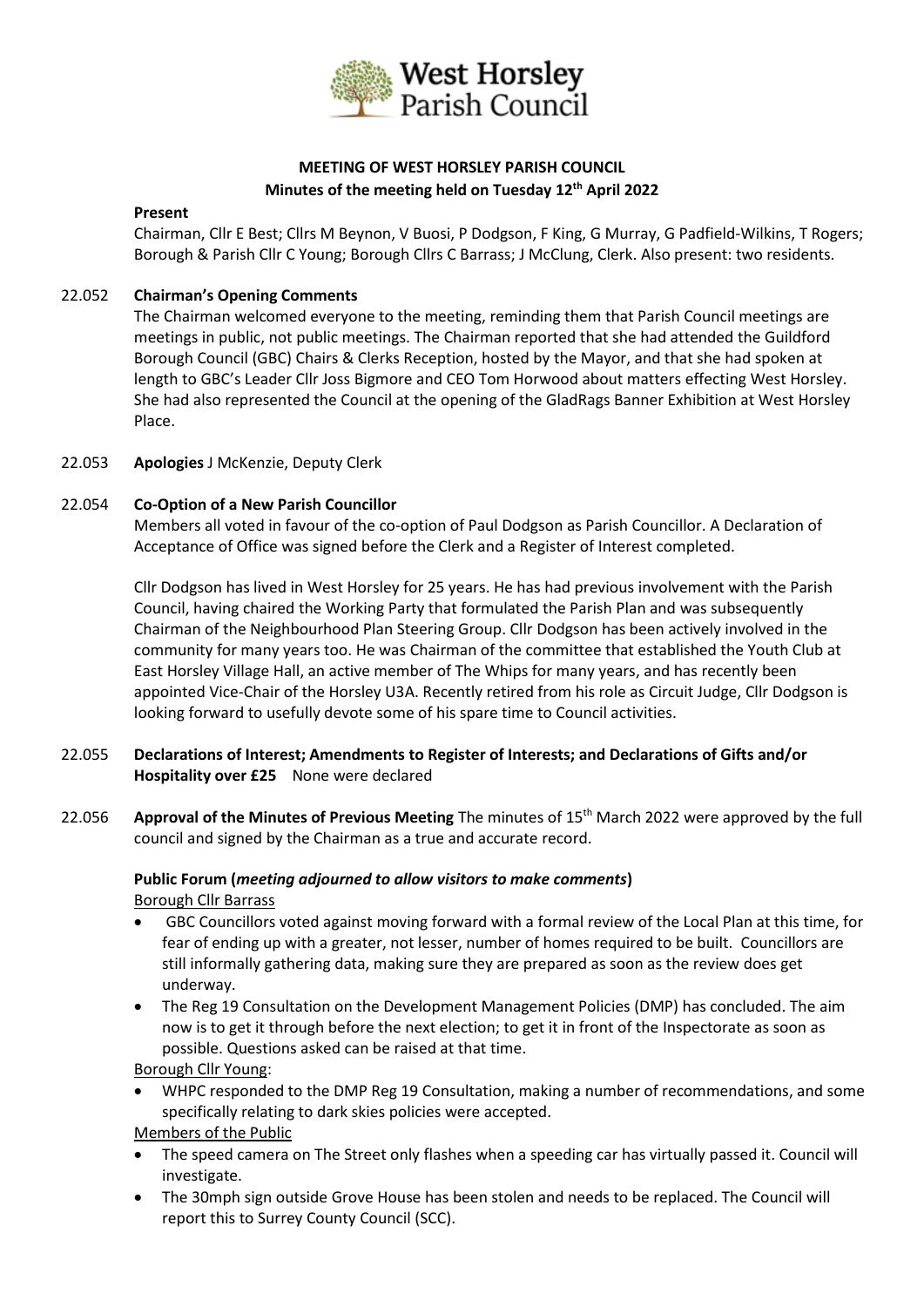- The noticeboard at the Village Hall needs replacing. The Council intends to do this soon.
- The Trustees of the Village Hall are planning to paint the outside of the building and would like to paint it a different colour. They will liaise with the Council before making any decisions.

# 22.057 **Clerk's Report**

- A VAT Return for £11,154.03 has been submitted for the financial year 2021/22.
- A year end internal audit is scheduled for  $18<sup>th</sup>$  May.
- The first instalment of the precept (£43596.50) for 2022/23 has been received.
- A refund of £438 has been received from HR Services.
- The Community Governance Review has now closed. We thank everyone who has participated and await the outcome of the review.

# 22.0058 **Significant Correspondence Received Since the Last Council Meeting**

- Rev. Dr Mike Branscome (Trustee) has written to thank the Council for its donation to the Cobham Food Bank, which continues to support clients who reside in West Horsley.
- St Mary's Church is considering installing an outdoor fridge/pantry at The Wheelhouse with a view to reducing food waste whilst providing supplies for those in need in the parish.
- Owners of Wix Hill stables has informed the Council that they have installed new fencing following a number of dog attacks on sheep.

# 22.0059 **Financial Matters**

- a) Standing items: A list of payments authorised at the previous meeting was noted; and a list of proposed payments was approved by full council at this meeting.
- b) Members confirmed the bank reconciliation to 31<sup>st</sup> March 2022.
- c) Members received the report of expenditure against budget to  $31<sup>st</sup>$  March 2022.
- d) Members received and approved the updated Fixed Asset Register and List of Low Value Assets as at 31<sup>st</sup> March 2022.

# 22.060 **Strategic Documents Review**

- a) Members reviewed and approved the following documents:
	- i. Model Publication Scheme
	- ii. Email and Internet Usage Policy
	- iii. Fixed Asset Capitalisation Policy
- 22.061 **Annual Parish Meeting:** Members received and approved the agenda for the Annual Parish Meeting on  $10^{th}$  May.
- 22.062 **Neighbourhood Plan** Members received and approved a briefing note on the reinstatement of the WHNP website in preparation for its review.
- 22.063 **Business Cards**  Members received and approved by a majority vote a briefing note on the provision of business cards for councillors and clerks, with the proviso that personal telephone numbers are not included - two abstentions (Cllrs Rogers & Young).
- 22.064 **Village Warden** –Members received and discussed a draft job description for a replacement village warden. Councillors to email the Clerk with any final comments. A final draft will be circulated to councillors for approval before the post is advertised. Council formally recorded their appreciation for the work our outgoing Warden has done.
- 22.065 **Planning Consultant** Members received and approved a briefing note on the appointment of Andrew Black Consulting in preparation for the Wisley Airfield planning application which is expected in May.

*Chairman's Initials: \_\_\_\_\_\_\_*